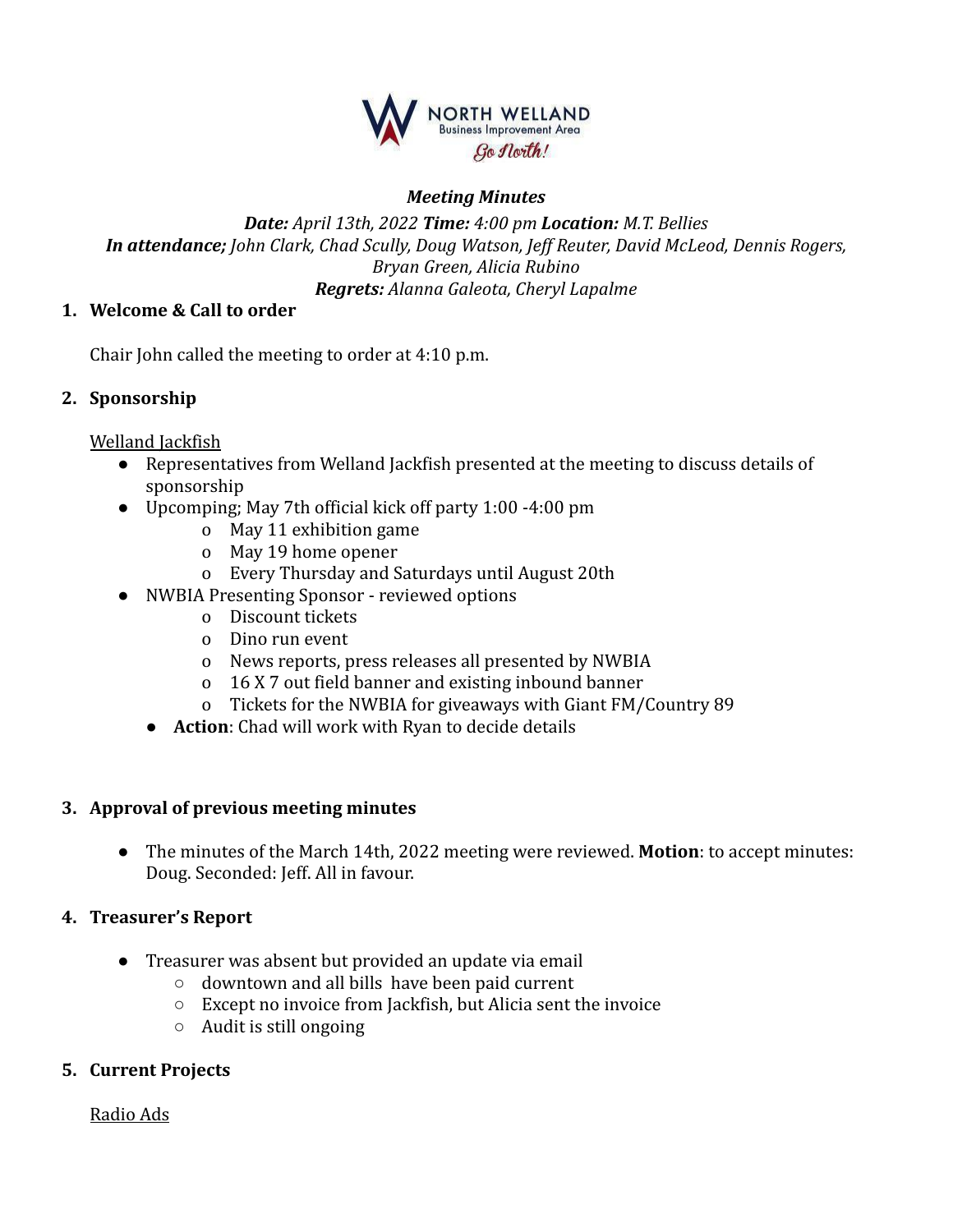- Ads are running and are open to record more.
- **Action:** After finalize Welland Jackfish sponsorship and tickets ask Giant FM to run a contest to give away tickets and use our ad space

# Bus Shelter

- Bryan advised that transit is waiting for The City of the Welland to pour the pad
- Review; The City of Welland is paying for the pad we are paying for the light in the bus shelter.

# Rest Structure

● John advised he's working with Dave Steven at The City of Welland and working on details of what is included in the structure. Project is ongoing

# Bus Wrap

- David provided clarification to the board and provided feedback on why he thinks this would be a good campaign for brand awareness
	- o Nov 10, 2021: Full Bus Wrap including Production, Installation & Advertising Space
		- $= $41,600 + HST 1$  year contract
			- If less than 1 year contract = additional charge of \$19,000 for production and installation
			- $\text{Cost per year} = $41,600 + \text{HST}$
	- o Nov 11, 2021: Full Bus Wrap including Production, Installation & Advertising Space = \$29,900 + HST 1- year contract
		- EXECUTIOUS Negotiated Savings =  $$11,700 + HST$
		- $\text{Cost per year} = $29,900 + \text{HST}$
	- o Mar 8, 2022: Full Bus Wrap including Production, Installation & Advertising Space  $= $41,600 + HST$  2-year contract
		- EXECUTIOUS Negotiated Savings =  $$41,600 + HST$
		- $\text{Cost per year} = $20,800 + \text{HST}$
		- $\text{-}$  Cost per month = \$1733 + HST
- Questions and follow up David will follow up to get confirmation;
	- Will the wrap last for the 2 years Dennis advised wraps should be fine for the two years but David will confirm they will repair if needed.
	- Payment terms David advised deposit is required and believes it's a monthly payment
	- Confirm is artwork is provided
- **Motion**: To move forward with the final proposal for bus wrap to include creative: Dennis. Seconded: Doug. All in favour.
- Dennis and Doug will take on the project once all is approved and finalized and will report back at the next meeting.